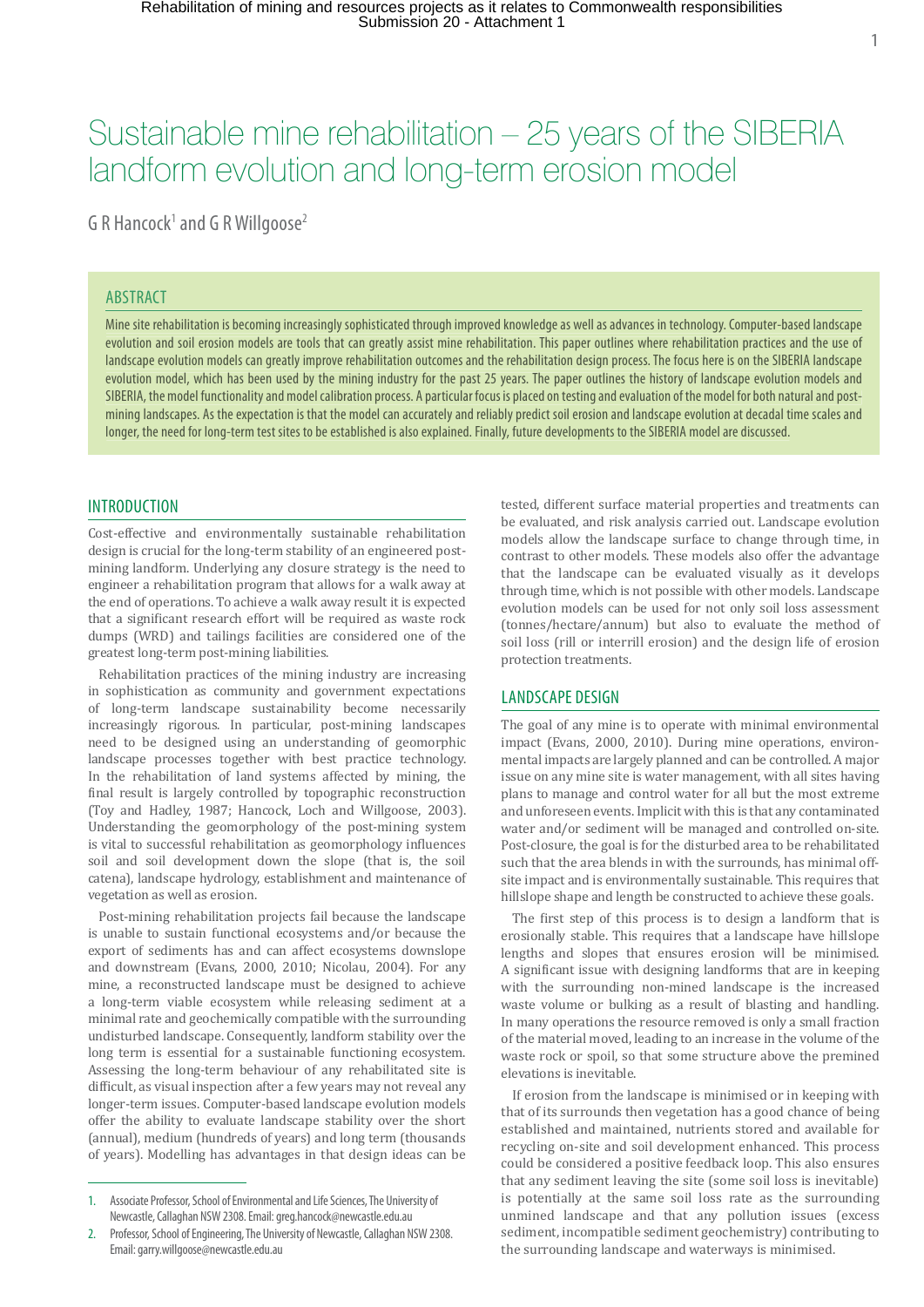2 **Sustainable mine reflective mine reflective mine reflective sustainable mine reflective**  $\overline{P}$ 

If, however, slope length and slope angles are not suitable, together with a non-ideal growth medium (that is, poor topsoil) then rills and gullies will result. This then will ensure that any topsoil is lost, nutrients exported and gullies may develop. Even if viable soils subsequently form, the erosion rate may be too high to allow seeds to germinate and set root into the rehabilitation. If gullies form, these will depressurise any shallow groundwater system leading to a loss of soil water and nutrients. If the site has suboptimal material contained within the rehabilitation structure then gullies have the potential to expose this material. The overburden at any site can be relatively benign with no harmful characteristics; however, at many mine sites material with a high salt content, acid generating potential or other unacceptable content (for example low-grade ore, tailings) needs to be managed. Ideally, the waste stream and construction of the WRD need to be designed and constructed with any contaminant issues being considered. This means that any contaminant can be contained and/or encapsulated within the WRD in a planned manner. Therefore post-mining erosional and landscape stability is key for any post-mining land use to obtain its integration with its surrounding undisturbed landscape system.

## LANDSCAPE EVOLUTION MODELS

It is mandatory that mines in Australia demonstrate that they have a stable and ecologically sustainable post-mining structure (Australian and New Zealand Minerals and Energy Council / Minerals Council of Australia, 2000). At most sites erosional stability is largely determined by visual or qualitative assessment after a time period of years to at most a few decades and may be insufficient given the larger climate extremes of more arid Australian environments (Peel, McMahon and Finlayson, 2004).

There are a number of modelling tools that can be used to assess erosional stability. First, models such as the RUSLE and derivatives (Wischmeier and Smith, 1978; Laflen *et al*, 1991) have been widely employed. The RUSLE has been used globally and there is a large database of parameters available for most situations. Further model developments such as WEPP (Laflen *et al*, 1991) provide a more sophisticated analysis capability with many additional features, such as plant growth modules, variable climate (via climate file input), as well as being able to be linked to other hillslopes and catchments. These models, while very reliable and useful when calibrated and used appropriately do not predict both erosion and deposition patterns and they do not dynamically adjust hillslope elevation in response to erosion and deposition (Laflen *et al*, 1991; Willgoose, Bras and Rodriguez-Iturbe, 1991a–1991d; Riley, 1994; Evans and Riley, 1994; Flanagan and Livingston, 1995; Evans and Loch, 1996; Willgoose and Riley, 1998; Evans, 2000; Evans and Willgoose, 2000; Loch *et al*, 2000).

An advance on the above models is landform evolution models (LEMs). There are numerous soil erosion and landform evolution models developed and employed for a wide range of uses (Willgoose, Bras and Rodriguez-Iturbe, 1991a–1991c; Braun and Sambridge, 1997; Coulthard, 2001; Tucker *et al*, 2001; Coulthard and Van De Wiel, 2006). Originally developed to assess landforms over geological time (Ahnert, 1976), the usefulness of LEMs for engineering applications was quickly realised. Coulthard (2001), Willgoose (2005) and Tucker and Hancock (2010) provide a review of most available models.

Here the focus is on the SIBERIA LEM, which is the model most widely used internationally for mine rehabilitation assessment. SIBERIA is a computer model for simulating the evolution of landscapes under the action of run-off and erosion over long times scales (typically more than a few years) (Willgoose, Bras and Rodriguez-Iturbe, 1991a–1991c). SIBERIA is both a very simple model and a very sophisticated one. The hydrology and erosion models are based on ones that are simple and that have been widely accepted in the hydrology and agricultural communities since the 1960s. These models are based on widely accepted erosion physics and have been successfully calibrated in a range of environments. The sophistication of SIBERIA lies in its use of digital terrain maps for the determination of drainage areas and geomorphology and its ability to efficiently adjust the landform with time in response to the erosion that occurs on it.

A very brief (and necessarily incomplete) summary of its key capabilities follows.

The sediment transport equation of SIBERIA is:

$$
q_s = q_{sf} + q_{sd} \tag{1}
$$

where:

|              | $q_c$ (m <sup>3</sup> /s/m width) is the sediment transport capacity per unit<br>width |
|--------------|----------------------------------------------------------------------------------------|
| $q_{\rm ef}$ | is the fluvial sediment transport term                                                 |
|              | is the diffusive transport term (both $m^3/c/m$                                        |

 $q<sub>sd</sub>$  is the diffusive transport term (both m<sup>3</sup>/s/m width)

The fluvial sediment transport term  $(q_{\rm sf})$ , based on the Einstein-Brown equation, models incision of the land surface and can be expressed as:

$$
\mathbf{q}_{\mathrm{sf}} = \beta_1 \mathbf{q}^{\mathrm{m}_1} \mathbf{s}^{\mathrm{n}_1} \tag{2}
$$

where:

| is the discharge per unit width $(m^3/s/m)$                       |
|-------------------------------------------------------------------|
| width)                                                            |
| (metre/metre) is the slope in the steepest<br>downslope direction |
|                                                                   |

 $\beta_1$ , m<sub>1</sub> and n<sub>1</sub> are calibrated parameters

The diffusive erosion or creep term,  $q_{sd}$ , is:

$$
q_{sd} = DS \tag{3}
$$

where:

 $D(m^3/s/m \text{ width})$  is diffusivity S is slope

The diffusive term models smoothing of the land surface and combines the effects of creep and rainsplash. SIBERIA does not directly model run-off  $(0, m^3/s -$  for the area draining through a point) but uses a subgrid effective parameterisation based on empirical observations and justified by theoretical analysis, which conceptually relates discharge to area (A) draining through a point as:

$$
Q = \beta_3 A^{m_3} \tag{4}
$$

where:

- 
- $\beta_3$  is the run-off rate constant<br>m<sub>3</sub> is the exponent of area, bot is the exponent of area, both of which require calibration for the particular field site

For long-term elevation changes it is convenient to model the average effect of the above processes with time. Accordingly, individual events are not normally modelled (SIBERIA is currently being extended to allow the modelling of a climate series and this will be made generally available in due course), but rather the average effect of many aggregated events over time are quantified. Consequently, SIBERIA describes how the catchment is expected to look, on average, at any given time. The sophistication of SIBERIA lies in its use of digital terrain maps for the determination of drainage areas and geomorphology and also its ability to efficiently adjust the landform with time in response to the erosion and deposition that occurs on it.

The most basic function of SIBERIA is that of linked erosion and deposition models that route sediment in the steepest downslope direction. However, since its original development there have been several important additions that greatly increase functionality. The most significant of these are described below.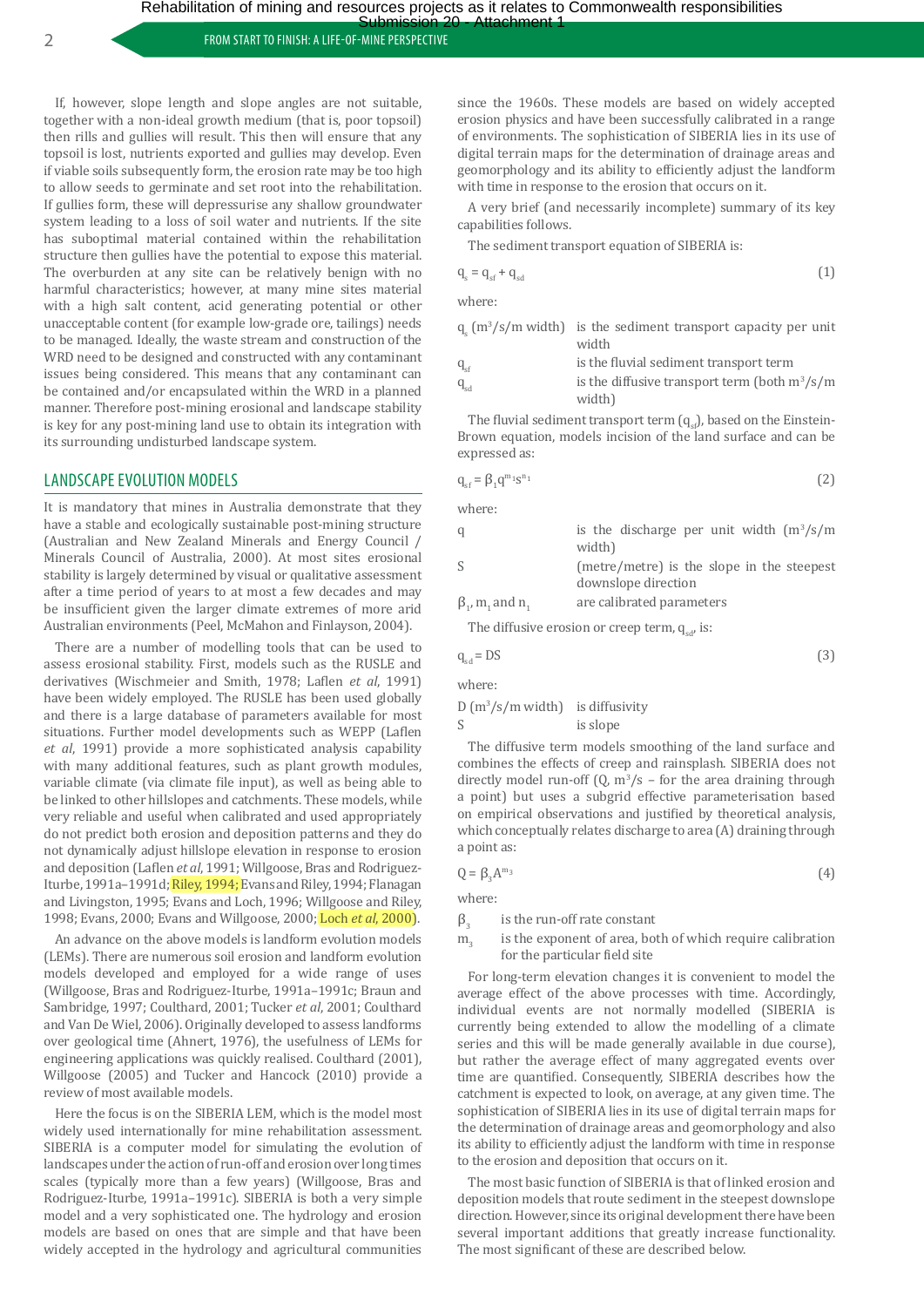#### Spatially variable erosion

There are very few landscapes, whether they are natural catchments or rehabilitation structures, that have uniform surface materials and therefore uniform erosion properties. In most cases only one set of parameters is available and therefore a uniform set is employed across the entire modelled landform. However, SIBERIA offers the capability to spatially distribute different fluvial erosion model parameters (that is,  $\beta_1$ ,  $m_1$  and  $n_1$ ) on a grid cell by grid cell basis if the differences in erosion are known. This function has been demonstrated successfully at the former Nabarlek uranium mine (Hancock *et al*, 2008b). This is a model function that quite often surpasses the field data available.

## Hydrology – discharge from off-site and spatial variability

A further functionality is that the model can optionally input discharge from off-site and spatially variable run-off. If there is a large flow coming from off-site then this inflow can be introduced at any grid point. This feature is particularly useful if there is a large domain and only a specific area needs modelling. It also allows large domains to be modelled efficiently. This feature has been demonstrated by Hancock *et al* (2000) for a WRD that used a high resolution digital elevation model (DEM), where discharge from upslope was input to the DEM from an undisturbed hillslope to which the DEM was linked (Hancock *et al*, 2000).

Similar to erodibility, there are very few landscapes, whether they are natural catchments or rehabilitation structures, that have uniform surface materials and therefore uniform run-off. SIBERIA offers the capability to spatially distribute discharge parameters (that is,  $\beta_3$  and  $m_3$ ) on a grid cell by grid cell basis if the data is known. This function has been demonstrated successfully at the former Nabarlek uranium mine (Hancock *et al*, 2008b). Similar to the spatial variability of erosion, this is a model capability that quite often surpasses the field data available.

## Tectonics model

While not of critical importance for Australia, in many parts of the world tectonic uplift is an important component of longterm landscape evolution. SIBERIA can easily apply uplift at any defined rate at each node. The model can also apply a time varying sinusoidal function if this behaviour is appropriate.

#### Layer model

Similar to differences in surface erodibilities, there are few natural or reconstructed landscapes where erodibility is constant down the soil profile. For a natural landscape, soil horizons and resultant soil profile is well encapsulated by a single set of erosion parameters as the landscape has evolved as a single entity. However, post-mining landscapes often are constructed of layers of different materials and in some cases have constructed caps and barriers to encapsulate suboptimal material.

SIBERIA allows different layers of material with different erodibilities and is represented by a series of layers of material with specified characteristics (for example erosion, run-off). Fluvial erosion and hydrology properties can be changed from layer to layer and as the landform erodes the model tracks the flow and the characteristics of the material being transported. This has the consequence that the material being transported by the flow determines the transport capabilities of the flow. The characteristics of the flow reflect the mixing of material being transported from upstream and the material being eroded at that point. This capability is essential to be able to correctly model localised regions of rock armouring.

At present SIBERIA determines erosion characteristics based on a characteristic diameter of the eroded sediment (for example  $d_{50}$ ) and a mixing model is provided to allow simulation of different kinds of diameter dependency of sediment transport. When deposition occurs the characteristics of the material being deposited are those of the material in the flow at that point and time. Deposition is assumed to be instantaneous. Since the characteristics of the material being deposited typically change over time and space (and with cumulative upstream erosion exposing new layers, or eroding previously deposited material), the changing characteristics of the deposited material are tracked and a profile of layers of deposited material is created at that point. If an area of previous deposition is eroded at some later stage of the evolution then the characteristics of the entrained sediment are those of the layer currently being eroded. As the layers are eroded the characteristics of the entrained sediment change to reflect the current layer being eroded.

The layers are applied, deposited, eroded etc at each point independently of any other point. The model does not explicitly impose any spatial layering structure (that is, linking of a layer at one location with some layer at another location) as deposition simply reflects deposition characteristics at each individual location. However, since sediment characteristics change slowly as you proceed down a drainage path there is likely to be some spatial layering pattern that arises naturally from the deposited sediment. This reflects the physics, not any structure imposed by the layering model.

## Armouring model

Armouring of a soil surface is the process whereby the surface coarsens by the removal of readily transportable fines. The fluvial process that occurs on the surface is one of winnowing of fine materials, leaving behind coarser material that provides some level of protection against further erosion. Any increase in overland flow will either destroy the armour or further coarsen it. Once the fines have been removed this provides a stable layer that will remain unless overland flow increases (which may lead to destabilisation of the armour layer). Surface armour therefore provides protection against rainsplash and associated detachment and a reduction inflow velocity due to an increase in surface roughness (Brakensiek and Rawls, 1994; Poesen, Torri and Bunte, 1994; Rieke-Zapp, Poesen and Nearing, 2007).

The effect of armouring has been incorporated into the SIBERIA sediment transport equation where the fluvial sediment transport term employs a depth dependent armouring and erosion submodel within fluvial sediment transport equation, which is a simple approximation to an armouring reduction of erodibility. The logic of the model is that in a well graded soil the greater the erosion at a point, the quicker the erosion at that point will reduce due to the development of an armour layer. Willgoose and Sharmeen (2006) showed that the armouring process greatly affects the erosion rate and also has the effect of reducing the SIBERIA erodibility parameter  $\beta_1$  (Equation 1) through time.

The model ensures that for the initial conditions of a simulation, the erodibility starts at the default  $\boldsymbol{\beta}_1$  value for erodibility (chosen by the user and described previously, Equation 2) but that as the depth of erosion increases the erodibility reduces asymptotically to zero. To determine the depth of erosion,  $Z_{e'}$ , the elevation at the start of the simulation is subtracted from the current elevation at that point. If there is net deposition at that point on the hillslope then no adjustment is made. The advantage here is that the SIBERIA model self-adjusts the  $\beta_1$  value in response to erosion and deposition without any external user input. This approach, embedded within the SIBERIA model is both spatially and temporally dynamic and negates the need to quantify a soil surface particle size distribution and related shear stress (Parker and Klingeman, 1982; Wilcock and Crowe, 2003). For rocky spoils this improves the match with field data for the depth of gullies (Bell and Willgoose, 1998; Willgoose, in press).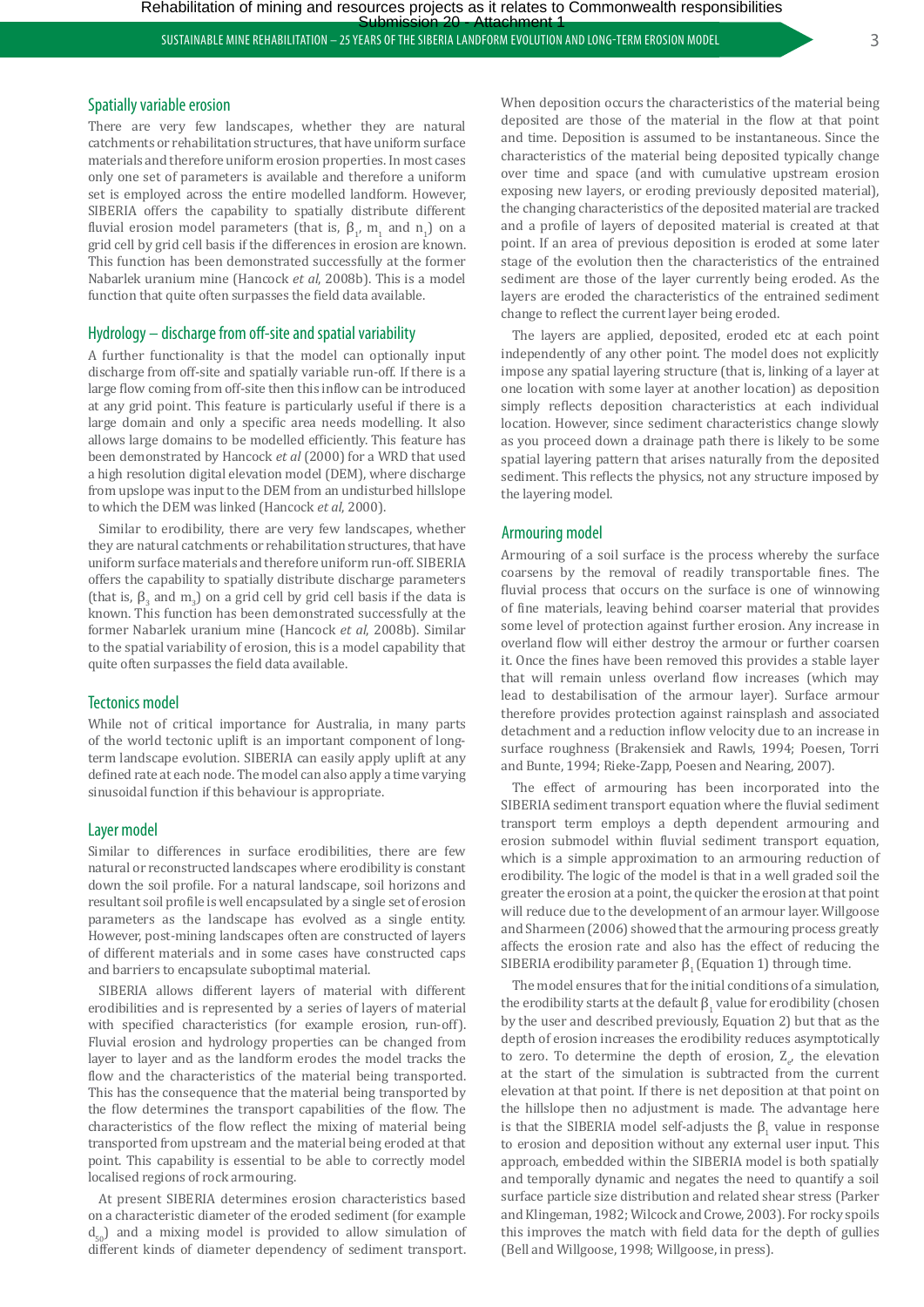4 FROM START TO FINISH: A LIFE-OF-MINE PERSPECTIVE MINE REPORTED MINE RESIDENCE MINE REHABILITATION – 25 YEAR OF THE SIDERIA LANDFORM EVOLUTION EVOLUTION EVOLUTION MODEL AND LONG-TERM EXPLOSION MODEL AND LONG-TERM EROSION

The model is simple and easily employed and recent work has demonstrated that site-specific calibration is necessary (Hancock *et al*, 2016a).

## CALIBRATION AND SIBERIA INPUT PARAMETERS

An important part of any modelling assessment is the determination of input parameters. SIBERIA is no different. There are a number of ways that SIBERIA input parameters can be calibrated. These are discussed below in order of increasing sophistication.

Soil textural properties or particle size distribution as well as the physical attributes of soil (that is, organic matter content, electrical conductivity and rock content) can be used to provide a measure of erodibility and derive SIBERIA parameters. This erodibility data can be derived from rainfall simulator and flume studies for a range of soil materials (Sheridan *et al*, 2000). The erosion data can then be used in a multiple regression between sediment concentration, slope and discharge as well as soil physical properties, producing parameters that predict annual erosion. Several SIBERIA erosion parameter databases have been developed based on this approach. Studies such as that of Sheridan *et al* (2000) provide an erosion parameter resource as well as a method for future parameter derivation.

For natural catchment assessments, the fluvial erosion sediment transport equation parameters  $m_1$  and  $n_1$  (Equation 2) can be determined from DEMs and the catchment area-slope relationship. The area-slope relationship of a catchment is the relationship between upslope area draining through a point versus the slope at that point. If the site is at or close to equilibrium then the catchment will comply with the log-log area-slope relationship discussed in Willgoose (1994). Willgoose (1994) demonstrated that the slope of the fluvial section of the area-slope relationship (α) is:

$$
S \propto A^{-\alpha}
$$
  
\n
$$
\alpha = (m_3 m_1 - 1)/n_1
$$
\n(5)

where:

m<sub>3</sub> is the exponent of discharge draining through a point in Equation 4

| $m_1$ and $n_1$ |                        | are exponents in the SIBERIA sediment |  |  |  |  |  |
|-----------------|------------------------|---------------------------------------|--|--|--|--|--|
|                 | transport (Equation 2) |                                       |  |  |  |  |  |

By determining the slope of the fluvial region of the area-slope relationship and an assumed value for  $n<sub>1</sub>$  (equal to 2), then  $m<sub>1</sub>$ can be determined. In most studies a value of  $n_1 = 2$ , for wide channel flow as suggested by **Henderson** (1966) and described in Willgoose *et al* (1991a–1991b), and a value for m<sub>2</sub> of 1, are appropriate (Kirkby, 1971). Soil textural properties can be used to calculate a K based on the RUSLE methodology or database (see K values listed for different soils listed in Hazelton and Murphy, 2007) (Evan and Loch, 1996). The RUSLE K value can be considered to be equivalent to the SIBERIA  $\beta_1$  (Equation 2) (Willgoose, 2012).

An alternative approach that has been used is to calibrate SIBERIA to the outputs from a traditional agricultural erosion model such as WEPP or RUSLE. This can be convenient if this other model has already been set up and used for the site, though it is an approach that can be fraught with danger. The main issue is that these traditional agricultural erosion models typically make implicit assumptions about the dependency of erosion on discharge and slope that are satisfactory for shortterm erosion simulations (that is, a few years) but do not reflect important processes that may develop over a number of years (for example rilling, surface armouring; Willgoose and Riley, 1998; Sharmeen and Willgoose, 2007). Willgoose and Gyasi-Agyei (1995) and Solyum and Tucker (2007) have shown how changes in the discharge-slope dependency of erosion (within the range

assumed by agricultural erosion models) can make dramatic differences in the predictions of the depth and location of gullies.

However, the most reliable SIBERIA parameters are derived from field data where there are known catchment areas and slopes, and all water and sediment discharge are collected for a series of significant storms. To calibrate the erosion and hydrology models, complete data sets of sediment loss, rainfall and run-off for discrete rainfall events are collected. The data is then used in a multiple regression of rainfall, hillslope discharge and sediment output to optimise the hydrology and sediment transport equation parameters. This method is the most reliable as it is site based and therefore is representative of the site materials and sediment transport processes. It also can capture change in surface materials as a new surface evolves (Hancock *et al*, 2016a). Vegetation growth can be monitored and vegetation removed by fire if required and assessed (Evans, 2000; Evans *et al*, 2000). However, this field-based approach requires many rainfall events and therefore time. Such field plots are costly to set up and maintain. This parameterisation process is described in detail by Evans *et al* (1999); Evans, Saynor and Willgoose (2000) and Hancock *et al* (2000).

# LANDSCAPE INPUT – DIGITAL ELEVATION MODELS

Landscape evolution models such as SIBERIA require a DEM to represent the landscape surface. There are four important issues with DEMs:

- 1. The DEM needs to be accurate and reliable. That is, each coordinate needs to be true with no errors, such as high and low points. The SIBERIA model (or any other model) cannot differentiate between a reliable or unreliable set of coordinates. Any error will influence how erosion and deposition occurs as well as the erosion rate and ultimately landform evolution. In a worst-case scenario gullies may occur due to erroneous low points that wrongly concentrate flow. A DEM, particularly if derived from digital photogrammetry, should not have any systematic bias that twists or warps the DEM (Moreno de Las Heras, Saco and Willgoose, 2012). Such bias can be difficult to determine without sufficient and reliable control points.
- 2. The DEM needs to be at a resolution (have a grid cell size) that represents the landform feature of interest (Hancock *et al*, 2006). Hancock (2005) showed that a 5–10 m grid cell size is sufficient to capture hillslope length and curvature for catchments with rolling topography and hillslope lengths of 100–150 m (a rule of thumb is to use a minimum grid size one-tenth of the average hillslope length). However, for a mining landscape where benches and contour banks are an integral part of the landform, a grid size must be used that can capture these features. Therefore, if a contour bank or constructed drainage line is 3–4 m wide, a DEM grid scale must be used that can reliably capture these features (for example 2 m or better DEM).
- 3. The coordinate data for WRD, reconstructed catchment of hillslope can be derived from a wide range of techniques and processes from field survey using a theodolite (the simplest approach, Hancock *et al*, 2000) through to laser scanning, light detection and ranging (LiDAR) and digital photogrammetry (Hancock, Willgoose and Evans, 2002; Hancock, Willgoose and Evans, 2007). In the initial planning process, coordinate data can come from programs such as AutoCAD (and derivatives) as well as specific mine planning software such as Vulcan. In many cases the grid points can be sparse and irregularly spaced, requiring extreme care in data preparation. Choice of gridding algorithm (that is, kriging, Delaunay triangulation, linear interpolation) is absolutely critical in providing the correct representation of the landscape surface (Hancock, 2006).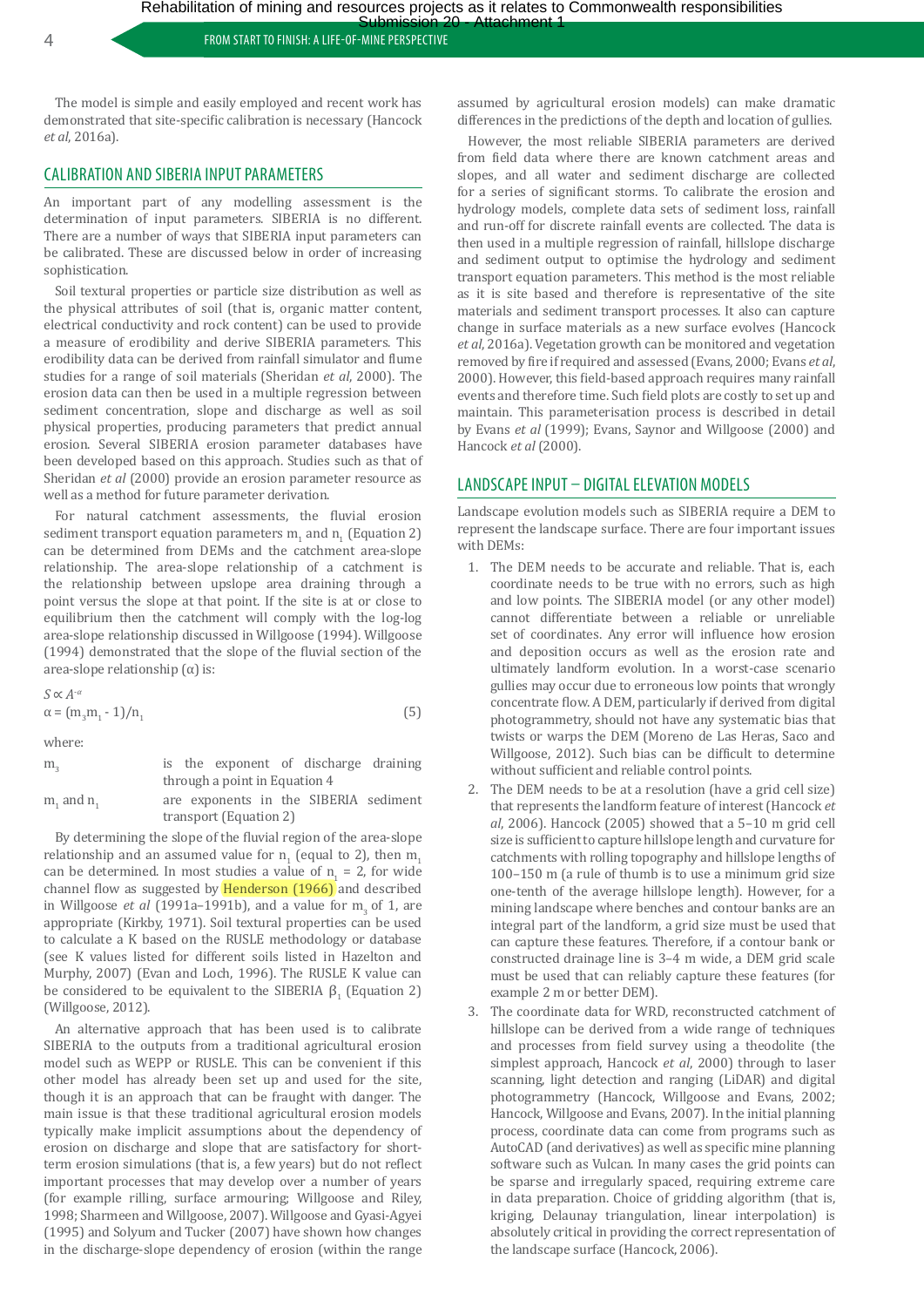4. A further issue not largely recognised is that DEM preparation can be very time consuming. This issue cannot be stressed highly enough. The authors have found that this landscape file preparation process can take days to weeks to complete and quite often is the most significant time component of any project. Particularly problematic are coordinate data sets of WRDs, which were originally captured for volume estimation only. These data sets rarely have sufficient numbers and density of points from which contour banks, benches and roads can be reliably derived.

Ultimately, SIBERIA is a computer model that will utilise its input and cannot discriminate between good or poor data. That is, the landscape model output is only as good as the landscape model input.

## TESTING landSCAPE evolution models

A significant issue with long-term LEMs is how do you evaluate a model that has the capability to make both short- and long-term landscape predictions? Is the model reliable over both short and long time scales?

Landscape evolution models have mostly been tested using landforms at long-term equilibrium or steady-state (Willgoose, 1994; Willgoose, Hancock and Kuczera, 2003), and where the time evolving aspects of the model can be ignored (for example Hancock, Willgoose and Evans, 2002). The rationale behind using equilibrium landforms is that the data requirements are less, and that if the models cannot do well in this case, they are unlikely to do well in the more difficult case of transient or evolving landforms. Tests on equilibrium landforms do not provide a very rigorous test of model adequacy as, for a given set of model parameters, the equilibrium steady-state form of an uplifting landscape is readily described by a simple relationship between slope at the catchment outlet, and the drainage area of that catchment; the area-slope relationship (Willgoose, 1994). If there is no uplift, then the area-slope relationship also involves catchment elevation.

However, there is considerable variation in model behaviour in the period before landforms achieve steady-state. Thus, more powerful model tests can be applied by looking at transient behaviour. For instance, published models for transport – and detachment-limited processes can yield an indistinguishable area-slope relationship in a dynamic equilibrium, when erosion balances uplift. Recent work has indicated that in the absence of uplift, when the landform is declining towards the Davisian peneplain, transport-limitation will yield characteristic nondimensional forms for a broad range of process parameters (Willgoose, 1994), while detachment-limitation will not (Sinclair and Bell, 1996). This is irrespective of whether, over the long term, they both converge to the same area-slope relationship (Solyum and Tucker, 2007). Another reason for an interest in transient landforms is that applications of landform evolution models for long-term erosion modelling (Willgoose and Riley, 1998) require validation at timescales where transient behaviour is dominant. Equilibrium validations are unlikely to be able to guarantee the correct behaviour of models in the transient regime.

Over the past 25 years the authors have spent considerable time calibrating and evaluating SIBERIA using a range of approaches. The approaches used are described below.

## Long-term evaluation

Initially SIBERIA was compared with laboratory scale experimental model landforms, which provided confidence in the model's long-term predictive capabilities (Hancock and Willgoose, 2001, 2002). This approach involved a sand box and rainfall simulator and examined a number of different landscapes with different catchment geometries. SIBERIA was

also shown to match erosion rates and hillslope profiles in the experimental catchments (Hancock*,* Nuake and Fityus, 2006). The results demonstrated that SIBERIA simulated landscapes approximated the experimental systems. However, there are always questions of scale and boundary conditions when using laboratory scale apparatus.

Millennial time scale evaluations are difficult given the issues with dating and/or quantifying pre-existing landscape conditions. Long-term evaluations have been conducted by comparing SIBERIA with other LEMs such as CAESAR. These tests, mostly at the Ranger and Tin Camp Creek sites, have demonstrated that both models predict broadly similar outcomes (Hancock, Willgoose and Evans, 2002; Hancock *et al*, 2010). Therefore at the sites examined, the models can be considered reliable.

Further evaluation of the model was undertaken using assumed initial catchment conditions with SIBERIA run over geological time until the catchment reached equilibrium, matching the natural catchment (Hancock, Willgoose and Evans, 2002; Willgoose, Hancock and Kuczera, 2003). This study, conducted at Tin Camp Creek demonstrated the theoretical long-term (geological time scale) reliability of the model (see below for further detail).

Ibbitt, Willgoose and Duncan (1999) also demonstrated the reliability of the model for undisturbed field sites in New Zealand. They compared SIBERIA and another geomorphology model, the optimal channel network (OCN) model, against the Ashley River Catchment in the southern Alps. They found that SIBERIA consistently provided a better reproduction of the topography, channel network geometry and age of the catchment than the OCN.

#### Field assessment – the Ranger uranium mine

The first use of SIBERIA in an engineering application was at the Ranger uranium mine (Willgoose and Riley, 1993, 1998). The mine is heavily environmentally scrutinised as it is surrounded by Kakadu National Park and associated environmental and heritage sites of global significance. Legislative requirements are such that the site must demonstrate that no contaminants will leave the site for millennia (Commonwealth of Australia, 1987). At this site there are significant volumes of waste rock as well as low-grade uranium ore and tailings that require encapsulation for millennia. Therefore, design of any rehabilitation structure is of extreme importance for long-term containment of encapsulated materials. At Ranger, SIBERIA was employed to evaluate a series of initial designs (Unger *et al*, 1996; Willgoose and Riley, 1993, 1998).

However, it was quickly realised that while the model can be easily applied and the results valuable, the model required site-specific calibration. Further, it was realised that a single set of parameters derived from the initial landform surface may not be representative of the long-term surface. As a result of this realisation, a series of plots were established, which were maintained and monitored over a number of years.

This was pioneering work because there were few, if any, data sets available globally to calibrate and/or quantitatively validate a LEM (Evans, 2000; Evans and Willgoose, 2000; Evans *et al*, 2000). The plots at Ranger included bare waste rock, vegetated waste rock as well as a series of plots that were vegetated and subject to fire. The field plots were monitored for rainfall, water and sediment discharge including both suspended and bed load (total load) with the data collected on a storm-by-storm basis. These plots were maintained and monitored for a number of years with as many storms monitored as possible.

It was quickly realised that a newly constructed and rehabilitated surface quickly armours, pedogenesis commences and vegetation establishment quickly changes erosion properties of the surface. Therefore, after a survey of degraded mine sites in the Alligator Rivers region (Willgoose and Loch, 1996), a new field site was established at the Scinto 6 former uranium mine, a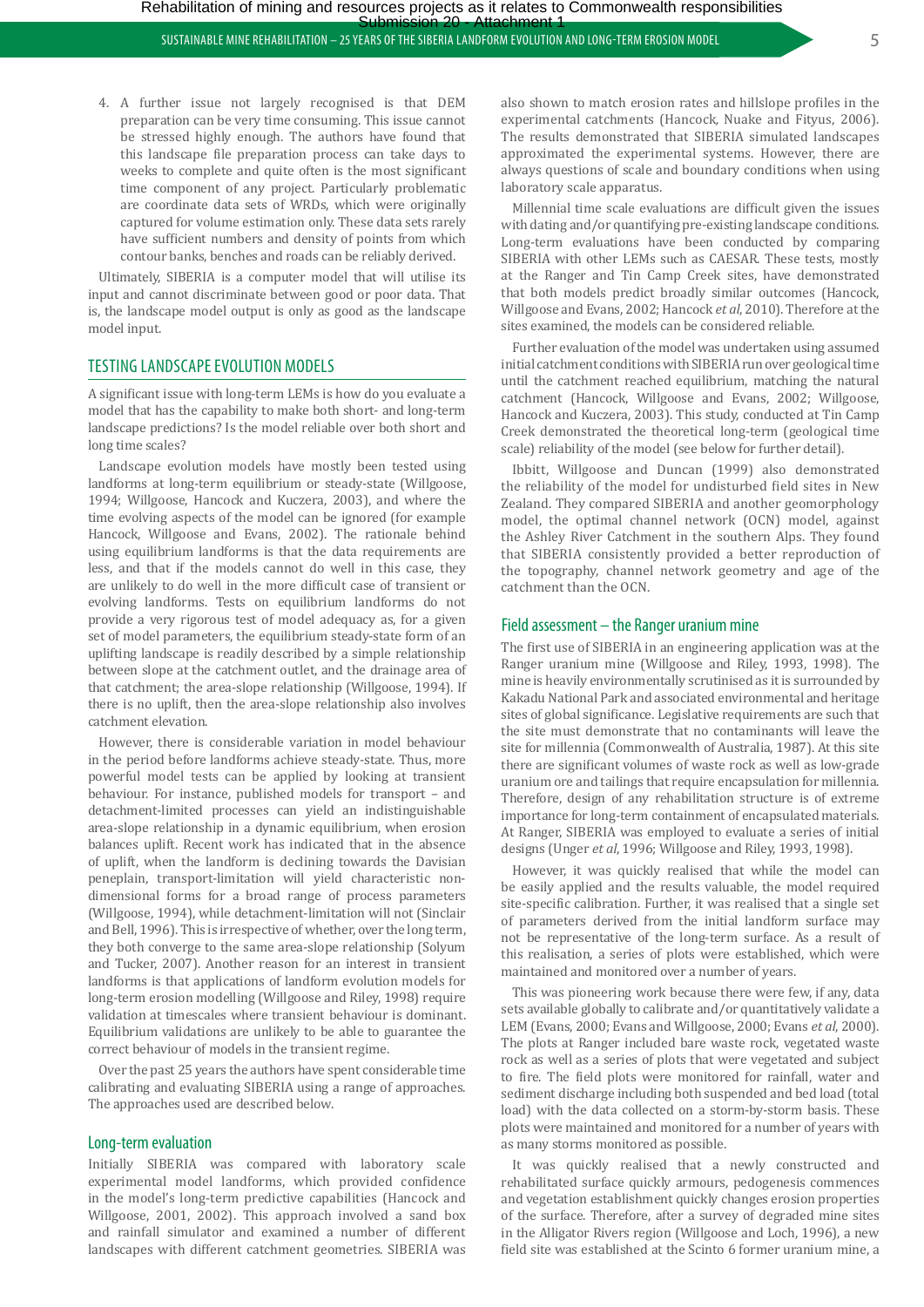**6 FROM START TO FINISH: A LIFE-OF-MINE PERSPECTIVE** 

site that had been abandoned in the 1950s (Hancock *et al*, 2000; Moliere *et al*, 2002; Evans, 2000). At this site, two plots were established from which hydrology and erosion parameters were determined for the 60-year-old surface.

Also, Tin Camp Creek (TCC) was identified as a surrogate for the likely rehabilitated structure of the Ranger mine due to its geochemical similarity, as well as having slope lengths and angles similar to any rehabilitation design (Riley and Rich, 1998). Here a series of rainfall run-off plots were established from which natural or analogue site parameters were derived (Moliere *et al*, 2002). Using these plot data, Hancock, Willgoose and Evans (2002) demonstrated that SIBERIA could predict long-term landscape evolution for the site. Medium-term (decadal times scale) SIBERIA validation was performed at TCC by comparing erosion rates determined from environmental tracer data (137Cs) determined erosion rates) as well as the RUSLE (Hancock *et al*, 2008a). Further work has examined SIBERIA's ability to predict gullying at the site (Hancock *et al*, 2010; Hancock, Willgoose and Lowry, 2013). Further long-term work has also evaluated SIBERIA against other LEMs (Hancock *et al*, 2010, 2011a). The Ranger, Scinto and TCC data provide three sets of parameters for the initial surface (0–10 years), medium time scale (50–60 years) through to geological time scale or natural time scale parameters (effectively the age of the soils, about 100 000 years).

Coupled with this is the extensive work of Duggan (1991), Cull *et al* (1992) and Erskine and Saynor (2000) who developed denudation rates for the area based on a range of data including stream sediment measurements. Hancock and Lowry (2015) have also determined decadal scale hillslope erosion rates using erosion pins. This denudation rate or rate of geological lowering provides a guide to the natural or background erosion rate. Decadal-scale SIBERIA-determined erosion rates are compared to this catchment scale data and therefore provide a test of SIBERIA's ability to predict long-term erosion rates (Hancock, 2009; Hancock *et al*, 2010, 2015; Hancock, Lowry and Coulthard, 2015; Hancock, Lowry and Saynor, 2016).

A further evaluation of the model was undertaken at TCC to assess the ability of the SIBERIA model to predict gullies (Hancock, Willgoose and Lowry, 2013). This was considered an important confirmation of SIBERIA's capabilities as the LEMs have been employed to evaluate the likely occurrence of gullies, particularly for sites where suboptimal material is encapsulated and cannot be exposed.

Recent work has used a large trial landform plot at the Ranger site. At this site, four plots (30 m by 30 m) have been established and both bed load and suspended sediment measured over a six year period. Using the previously established parameters (Evans and Willgoose, 2000; Evans *et al*, 2000), SIBERIA demonstrated a good match to this plot data (Hancock, Lowry and Saynor, 2016). Further work tested and confirmed the armouring capacity of the model discussed earlier (Hancock, Verdon-Kidd and Lowry, in press).

#### Other sites

Further evaluation of SIBERIA across a range of geomorphology and climates has been conducted using both field data and modelling approaches.

One of the outcomes of the Queensland Coal Association Post-Mining Landscapes Project (So *et al*, 1998) was the development of a parameters database for SIBERIA for the spoils and soils in the Bowen Basin tested during this project. This is commonly referred to as the QCA database and is distributed as part of the EAMS-SIBERIA software package.

Hancock *et al* (2007) used laser scanning to measure rill and gully erosion on a steep slope batter on a coalmine in the Hunter Valley, New South Wales. Using a combination of this laser scan data and field measurements, SIBERIA was shown to reliably

capture the erosion process at the site. Importantly, this was the first reported use of laser scanning to calibrate the model. Previous projects at other sites have used digital photogrammetry over a number of years to backfigure cumulative erosion rates on WRDs, though parameter estimation for the erosion processes using these data can sometimes be difficult and depends, among other factors, on the accuracy of the DEMs and how accurately the differences between the DEMs at different times can be determined (Willgoose, 1998).

Martinez, Hancock and Kalma (2009) found that SIBERIApredicted erosion rates were very similar to erosion rates determined using 137Cs and the RUSLE for a basalt soil grazing land use catchment with 550 mm rainfall in south-eastern New South Wales. Hancock *et al* (2011a) found that both SIBERIA and the CAESAR LEM predicted similar erosion rates in a larger basalt soil catchment that contained the subcatchment of Martinez, Hancock and Kalma (2009).

Recent work has evaluated SIBERIA against catchmentscale erosion rates for undisturbed catchments in southeastern Australia (Hugo, 2016). These high slope and high rainfall catchments  $\left(\sim 1600 \text{ mm/a}\right)$  were compared against approximately ten years of sediment total load data. SIBERIA approximated sediment output very well for this previously untested environment and demonstrated its potential for application in forestry situations.

## WHERE HAS SIBERIA BEEN USED?

The SIBERIA model has been used widely across a range of climates, land use and mine operations both nationally and internationally. The authors have been personally involved in significant projects using SIBERIA to assess both existing and proposed post-mining landscapes in Australia, Argentina (Hancock and Turley, 2005), Canada, Namibia, Papua New Guinea, Tanzania and the USA. The authors are aware of many other applications by consultants worldwide.

In Australia, the model has been employed in coalmines in New South Wales (Hancock *et al*, 2007) and Queensland (So *et al*, 1998), mineral sands mines in Victoria, metalliferous mines in South Australia, Queensland, Western Australia and New South Wales, the bauxite mines of northern Australia as well as southwestern Western Australia (Hancock, Loch and Willgoose, 2003). In particular, the model has been extensively used to assess WRD designs for iron ore mines in the Pilbara region of Western Australia (Willgoose, 1998; Hancock, Loch and Willgoose, 2003).

As described above, SIBERIA has been particularly heavily used in the Northern Territory for assessment of the former Nabarlek uranium mine and the Ranger mine rehabilitation designs. The Nabarlek site was initially assessed using the RUSLE (Hancock *et al*, 2006a); however, a more advanced assessment was performed when a DEM became available for the site (Hancock *et al*, 2008a). The RUSLE assessment also included a water quality and radionuclide transport assessment. The assessment using SIBERIA was the first application of the model using spatially distributed erosion and hydrology model parameters for the different rehabilitated surfaces across this site. Both the RUSLE and SIBERIA demonstrated that while there would be considerable erosion at the site, the encapsulated radionuclides would remain covered for millennia.

SIBERIA has been extensively employed for assessment of proposed rehabilitated WRD designs at the Ranger mine. Initially SIBERIA was used for a whole of landscape assessment (Willgoose and Riley, 1993, 1998; Unger *et al*, 1996; Evans and Willgoose, 2000; Evans *et al*, 2000; Moliere *et al*, 2002) using a low resolution (30 m grid size) DEM. This assessment, using a series of field plot parameters (waste rock material and vegetated surface), demonstrated extensive gullying was likely to occur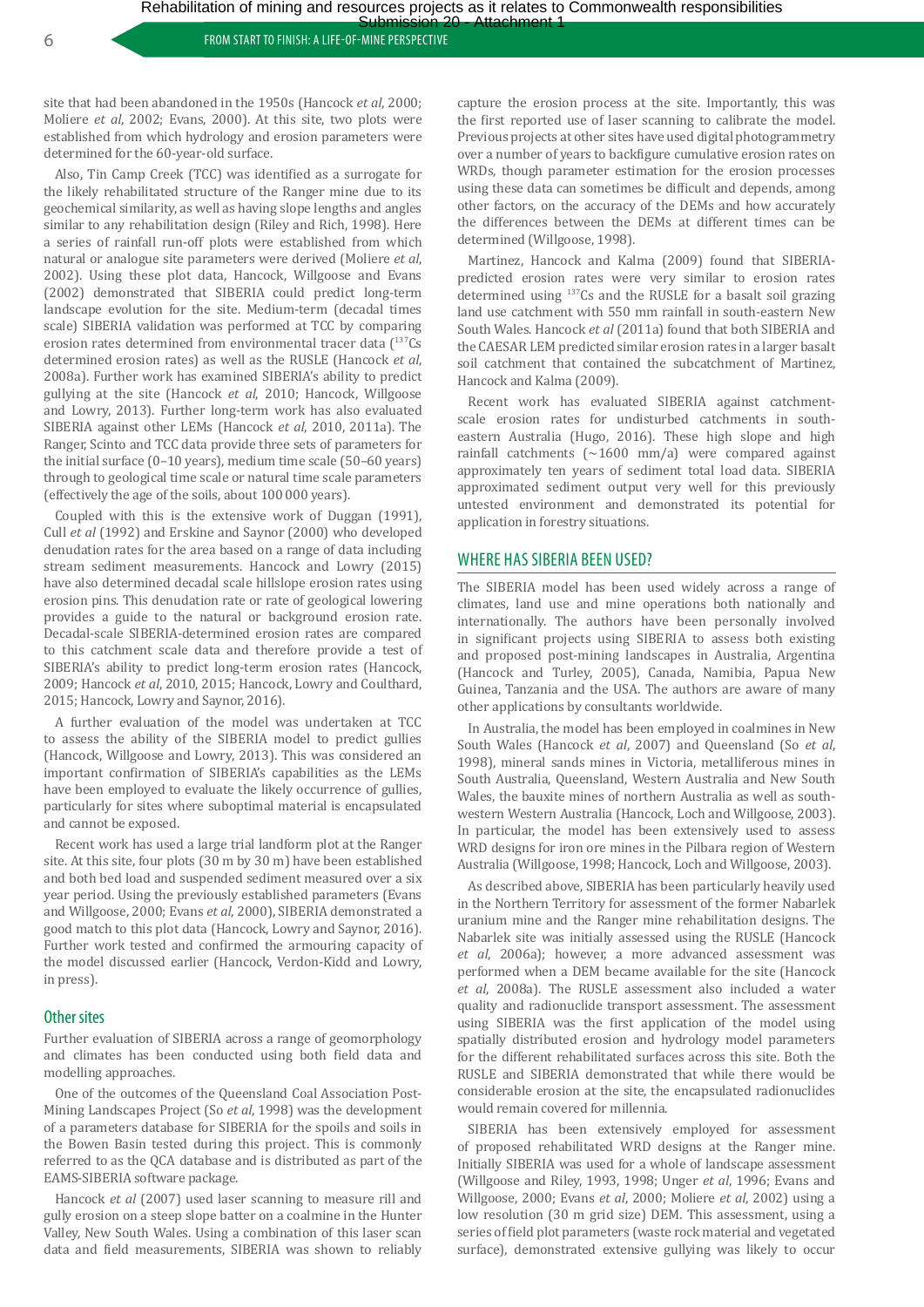across the site with a high likelihood of tailings containment failure (Morgan and Willgoose, 1994).

Due to new rehabilitation plans and the availability of higher resolution DEMs of rehabilitation designs, recent work has focused on individual rehabilitated catchments. In this case, the Corridor Creek catchment at Ranger has been examined as it will be one of the first to be rehabilitated. SIBERIA has been employed to examine a proposed design for its erosion rate, depth and type of erosion (gullying) for a simulation time of 10 000 years (Hancock, Lowry and Coulthard, 2015; Hancock, Coulthard and Lowry, 2016). Induced surface roughness (ripping) together with construction error has also been examined.

SIBERIA has been used to design and evaluate containment structures for low-level nuclear waste (Wilson, Crowell and Lane, 2006; Bredehoeft *et al*, 2006; NYSERDA, 2010). These containment structures are required to be stable for 10 000 years. While this design lifetime is longer than expected for most mining operations, it is the design lifetime criteria adopted for uranium mill tailings repositories in Australia. This work has been a spinoff of the authors' mine rehabilitation applications (Willgoose, 2010) and has been the justification of a number of recent improvements in the technical capabilities of SIBERIA (for example the layers capability was introduced to model the multilayer caps that are commonly used on low-level nuclear waste repositories).

# OTHER APPLICATIONS

SIBERIA is a soil erosion and landform evolution model that has the ability to predict type of erosion (that is, sheet wash and/or gullying) and an important use of SIBERIA has been to predict gully initiation and evolution (Hancock and Evans; 2006, 2010; Hancock, Willgoose and Lowry, 2013). As previously discussed the model has been shown to capture gully dynamics at Tin Camp Creek (Hancock, Willgoose and Lowry, 2013) and also at the Scinto 6 former uranium mine (Hancock *et al*, 2010). Importantly, SIBERIA has demonstrated *not* to produce gullies for environments where gullies do not exist (Hancock *et al*, 2011a).

While primarily a LEM, SIBERIA can be easily adapted for other uses and applications. For the mining industry, contour banks, engineering drainage lines as well as channel armouring can easily be incorporated and evaluated (Gyasi-Agyei and Willgoose 1996; Hancock, 2004). Surface roughness to capture the effects of ripping can also easily be incorporated into a DEM (Hancock, Lowry and Coulthard, 2015). This allows the assessment of different surface properties for both the determination of erosion rates as well as erosion process.

The model has also shown its adaptability by being able to assess the impact of tree-throw on erosion and landscape evolution (that is, an extreme climate event) as well as the role of animal disturbance (feral pigs) on soil erosion (Hancock *et al*, 2011b; Hancock, Lowry and Saynor, 2015).

The tree-throw assessment was performed by incorporating the pit-mound topography (measured from field data) associated with tree-throw into the DEM (Hancock *et al*, 2011b). The SIBERIA model was used to assess this disturbance by incorporating the effects of both the pit-mound topography as well as the tree trunk on hillslope hydrology and erosion.

A further study examined the effects of extensive pig disturbance on soil erosion (Hancock *et al*, 2015). This study determined the size and extent of pig digs over a number of years and then incorporated this field data into a high resolution DEM. Both studies demonstrated how easily SIBERIA could be adapted to other important environmental applications.

## RISK ASSESSMENT – PROBABILISTIC APPROACH

Landscape evolution models can provide a risk assessment for any design based on a statistical approach that aims to capture parameter variability, error or variability in landscape construction and climate variability. Calibration can be viewed stochastically, where the input data, such as the DEM and/or model calibration data can be uncertain. As a result, this data variability produces landscape and erosion parameters that are uncertain so that the predictions are uncertain. A model with a small amount of calibration data will be highly uncertain (that is, have a large variance on its predictions) with increased data availability typically reducing uncertainty in model predictions.

Generally it is not possible to perform repeated sets of field experiments or collect long-term data due to logistics and cost. As a result it is not possible to determine the variance of calibration inputs directly from the data. However, if the main sources of variability and the ranges of variability can be characterised, then landform evolution projections can be randomly simulated by sampling from this variability.

This involves Monte Carlo simulation of landforms, where parameters are randomly selected within their feasible range, another set of random parameters is selected and another landform projection is simulated, and so on. Each landform is a product of the statistically derived data and each landform realisation varies randomly because of the random inputs. After running a number of these realisations (for example Willgoose, Hancock and Kuczera, 2003 and Hancock *et al*, 2016b both used 100 replicates to examine landform variability, while Hancock, Verdon-Kidd and Lowry, in press, used ten rainfall replicates), the outputs to determine the probability limits of the model predictions can be statistically assessed.

This probabilistic assessment can be performed by:

- If it is known how the slope is to be constructed and accuracy of construction then that error can be incorporated into a DEM of the initial landscape surface and assess the impact of construction error on the stability of the landform (Morgan and Willgoose, 1994; Hancock, 2003; Willgoose, Hancock and Kuczera, 2003; Hancock, Coulthard and Lowry, 2015). Multiple hillslopes can be constructed incorporating this error. For example, Hancock, Coulthard and Lowry (2015) demonstrated that at any point on a slope there may be a construction error of  $\pm 0.1$  m due to ripping. Other errors may result due to slumping and settlement. This type of error can be easily incorporated into the initial or starting surface DEM.
- If the model input parameter distribution is known then hydrology and erosion parameters can be randomly selected from within this distribution.

The results can be assessed by a sensitivity analysis of the impact of maximum and minimum parameter values while the incorporation of both DEM and hydrology and erosion equation parameter variability could be performed. However, this approach is numerically intense (Willgoose, Hancock and Kuczera, 2003). The common availability of multicore desktop computers has made these simulation capabilities increasingly easy to access outside the research environment.

Using this approach a landform design can be assessed statistically using a robust and defensible methodology. This can provide not only average data, such as average soil loss rates for a slope, but also maximum gully depth, position of gully commencement and average maximum and minimum gully volumes, and probabilities of containment failure. Such an assessment may prove extremely valuable when assessing novel rehabilitation design options where the probability of failure and consequence of that failure need to be characterised (Hancock, Lowry and Saynor, 2016).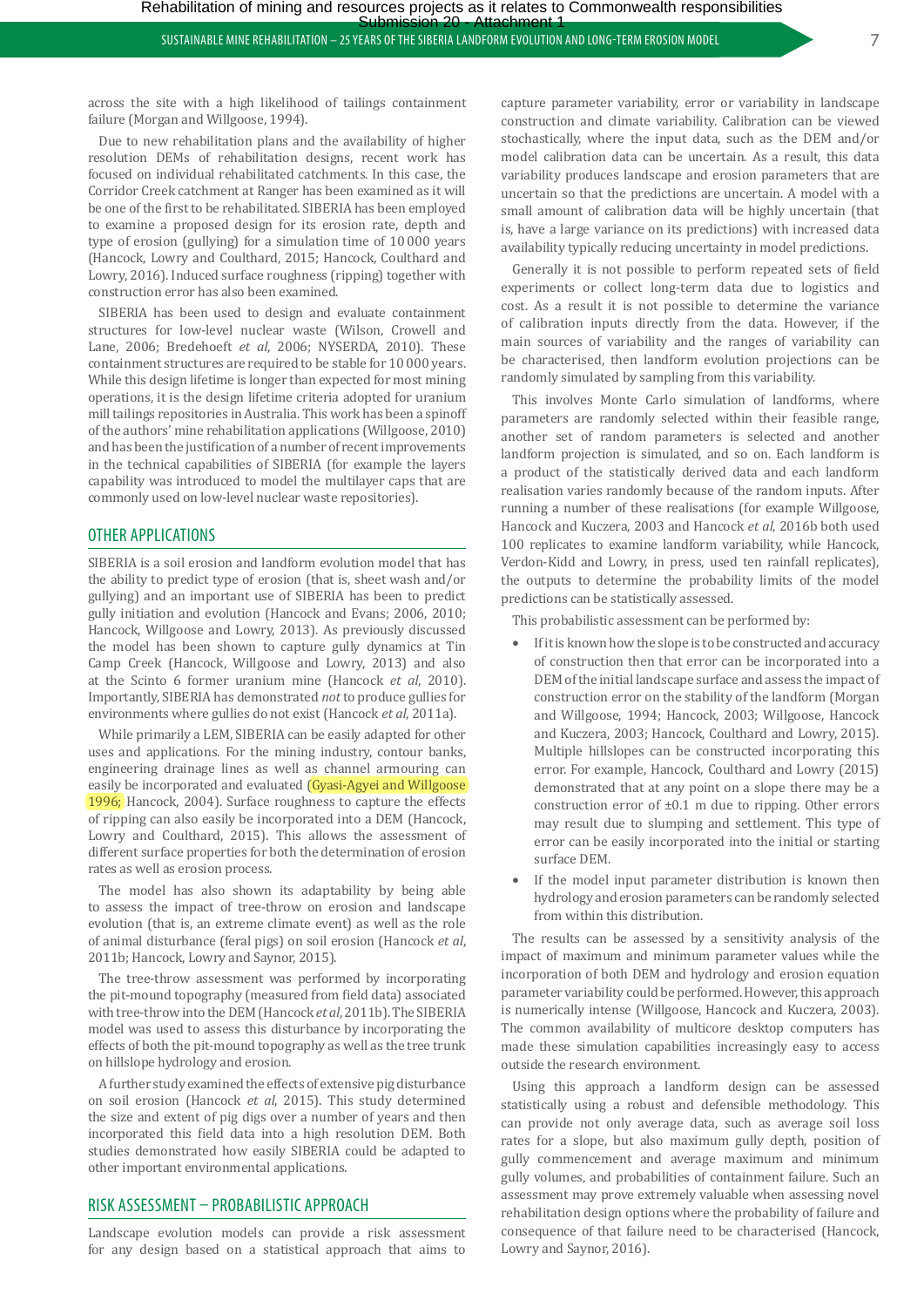Rehabilitation of mining and resources projects as it relates to Commonwealth responsibilities

8 **Sustainable mine reduced mine reflexion – 25 years of the SIBERIA landform evolution – 25 years of the SIBERIA landform evolution evolution evolution evolution evolution evolution model was and long-term erosion model w** 

#### CONCLUSION AND FUTURE DEVELOPMENT

Mining has and always will be a central part of the Australian economy.

In the past, mining in terms of footprint was relatively small: however, with increasing technology and resultant economies of scale, mines and their infrastructure are becoming larger and have the potential to be a significant long-term legacy if not environmentally well-planned and managed. It has become increasingly recognised that environmental planning and management will pay economic dividends to the mining company and the community. Therefore with large and ever increasing size of mines, together with the associated waste stream, long-term planning and post-closure rehabilitation is of key importance.

A key issue is that once mining spoil has been placed or a landscape has been constructed, it is relatively costly to make any significant changes. It is even more difficult post-closure if any unforeseen erosion issues emerge. Any constructed landform will be different to the prior undisturbed or natural surface and have some environmental impact. This reconstructed landform will be present forever post-mine closure. It is therefore of critical importance that we as a community get the design right. SIBERIA can provide significantly improved environmental outcomes.

The SIBERIA model is the most widely tested and used landscape evolution model in the world. It offers unparalleled capability as a design assessment tool and erosion model together with its ability to assess different surface materials and hydrological conditions. Its speed of operation allows landscape assessment to be conducted over relatively short computing times (minutes versus days compared to other models) and can be operated over a relatively large domain. The paper concludes with three important issues.

#### The need for a long-term study site

The authors have spent the past 25 years using, testing the SIBERIA model on constructed landforms, extending SIBERIA with mine rehabilitation specific capabilities and developing the associated tools for assessing constructed landforms. However, as discussed above, the testing and evaluation has focused on a limited number of sites. Long-term trial sites are needed for both natural and rehabilitated landscape systems.

No model is a perfect representation of field processes and the reliability of any predictions made using LEMS are open to question. Questions regarding how the material and erodibility properties of the landscape temporally change (that is, armouring and weathering), leading to pedogenesis and how this affects the long-term stability of the landform are very difficult questions to answer and each landform will be different due to its differences in material properties (Cohen, Willgoose and Hancock, 2009; Welivitiya *et al*, 2016). Long-term field plots (decadal time scale) are needed to assess such important questions (Hancock, Lowry and Saynor, 2016).

A further important question is – what is an acceptable erosion rate (Evans 2000, 2010)? No reconstructed landscape will be geomorphically the same as it was premining. Nor should it be expected to be, since in many cases the hydrology and erosion properties are different from the premining condition. SIBERIA allows alternative designs to be assessed so that sediment loss is minimised. There is also the increasingly important issue of how landscapes will perform under different climate scenarios and enhanced climate variability (Hancock, 2009, 2012). There is an increasing realisation that any climate understanding that we have is based on relatively short-term data and that any constructed landform has to be stable for geomorphic time. From an engineering design perspective, a conservative approach should always be taken. In the majority of rehabilitation design cases, it is likely that the newly disturbed and exposed surface material is more erodible than the long-term weathered and armoured surface. Consequently, there is likely to be a built-in conservatism with any erosion model parameter calibration performed using fresh spoil. However, field assessment of materials is required to fully establish any long-term erosion behaviour.

#### Future developments

Coupled with the need for further evaluation is the ongoing development of SIBERIA (Willgoose, in press). SIBERIA employs well accepted hydrology and erosion models. However, as discussed above, for many situations the evolution of the new surface can occur relatively rapidly as material weathers, pedogenesis begins and vegetation establishes. There is also potential for further mine rehabilitation specific capabilities (for example engineered erosion control structures).

The next generation of SIBERIA will incorporate a full pedogenesis (that is, soil evolution) functionality based on spinoffs of the pure science work of Cohen, Willgoose and Hancock (2009), Welivitiya *et al* (2016) and Willgoose (in press). This enhanced model will allow a combined landscape and soil evolution that is fully coupled. That is, as the hillslope evolves, the soil co-evolves. This will be particularly useful for rehabilitation design and assessment where there is a constructed soil profile, engineered caps (for example capillary break layers over tailings) or where a soil profile (with consequent impacts of ecosystem sustainability) is expected to develop naturally post-rehabilitation. The difficulty with such a model is that there is a near complete absence of mining specific field data with which to calibrate the physically based pedogenesis model parameters. This is where long-term field sites would provide invaluable data either to calibrate or test the new capabilities.

At present the model can employ spatially distributed but static with time parameters to represent a landscape surface. However, it is well recognised that erosion for an undisturbed or natural surface that vegetation is not static. Accompanying the pedogenesis functionality is a vegetation growth model based on well understood growth functions. However, for natural systems, field data at the hillslope scale regarding biomass change and its influence on erodibility is scarce for natural systems, let alone for rehabilitated post-mining landscapes (see discussion by Nicolau, 2004).

SIBERIA has now developed to where the landscape, soils and vegetation are integrated and the system can co-evolve. Finally, it is expected that this enhanced model may well be useful for assessing mine offset lands, where it is common to acquire land on the basis that the offset land will be rehabilitated back to something approaching natural conditions. This may involve gully remediation, soil modification and/or revegetation, all with uncertain outcomes long term.

#### SIBERIA availability

SIBERIA is distributed, free of charge, either as:

- part of a design assessment tool called EAMS, the combination is commonly referred to as EAMS-SIBERIA (currently Windows only) even though it also includes other tools, or
- as the bare standalone executable code SIBERIA with no graphical interface (Windows, Linux, OSX).

A number of users have developed their own workflow for landform assessment and the bare code without the graphical interface works better for them. Some advanced capabilities (for example Monte Carlo assessment) are only available with the bare SIBERIA. Either of these packages can be downloaded at <http://www.telluricresearch.com> or by contacting the authors. Currently EAMS-SIBERIA is limited to Windows XP (a critical third-party library for the graphical interface has not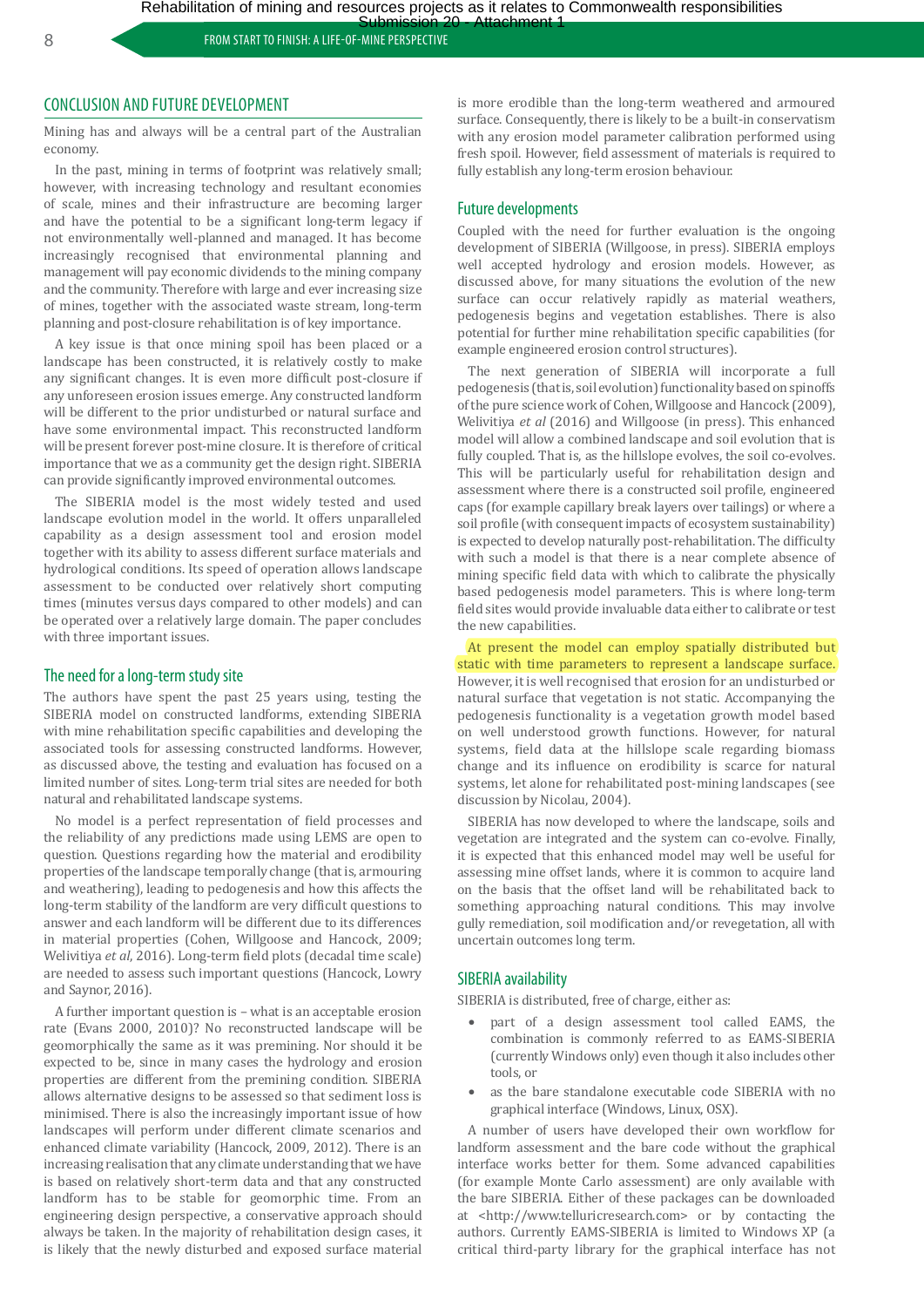Sustainable mine rehabilitation – 25 years of the SIBERIA landform evolution and long-term erosion model 9

been updated for Windows 7 and beyond). A new version of EAMS is currently being tested which removes the Windows XP limitation and will allow EAMS to run on all Windows variants, as well as Linux and OSX. It is anticipated that the new version of EAMS will be released for general community use in 2017. The bare SIBERIA can be run on any platform that has a FORTRAN 90 compiler. If users need the FORTRAN source code for SIBERIA they should contact the developer (the second author) to discuss their requirements.

# ACKNOWLEDGEMENTS

The research that has allowed the pioneering of LEM applications on the issue of long-term sustainability of mine rehabilitation design has been funded by a large number of government and industry sources over the last 25 years. The authors particularly note the pioneering and ongoing support of the Environmental Research Institute of the Supervising Scientist (*eriss*). We also specifically acknowledge as major project funders at various times: Energy Resources of Australia, the Post-Mining Landscapes in the Bowen Basin Project (funded by Bowen Basin coalmines, NERRDC and Australian Coal Association Research Program (ACARP)), Hamersley Iron and the Australian Research Council.

## **REFERENCES**

- Ahnert, F, 1976. Brief description of a comprehensive three-dimensional model of landform development, *Zeitschrift fur Geomorphologie Supplement Band*, 25:29–49.
- Australian and New Zealand Minerals and Energy Council / Minerals Council of Australia, 2000. Strategic framework for mine closure*,* 22 p (Australian and New Zealand Minerals and Energy Council / Minerals Council of Australia: Canberra).
- Bell, J R W and Willgoose, G R, 1998. Monitoring of gully erosion at ERA Ranger Uranium Mine, Northern Territory, Australia, internal report 274, Environmental Research Institute of the Supervising Scientist, Jabiru.
- Brakensiek, D and Rawls, W, 1994. Soil containing rock fragments: effects on infiltration, *Catena Supplement*, 23:99–110.
- Braun, J and Sambridge, M, 1997. Modelling landscape evolution on geological time scales: a new method based on irregular spatial discretization, *Basin Research*, 9:27–52.
- Bredehoeft, J D, Fakundiny, R H, Neuman, S P, Poston, J W and Whipple, CH, 2006. Peer review of draft environmental impact statement for decommissioning and/or long-term stewardship at the West Valley Demonstration Project and Western New York Nuclear Service Center.
- Cohen, S, Willgoose, G R and Hancock, G R, 2009. The mARM spatially distributed soil evolution model: a computationally efficient modelling framework and analysis of hillslope soil surface organization, *Journal Geophysical Research*, 114:F03001.
- Coulthard, T J, 2001. Landscape evolution models: a software review, *Hydrological Processes*, 15:165–173.
- Commonwealth of Australia (Department of Arts, Sports, the Environment, Tourism and Territories), 1987. *Code of Practice on the Management of Radioactive Wastes from Mining of Radioactive Ores 1982, Guidelines* (Australian Government Printing Service: Canberra).
- Coulthard, T J and Van De Wiel, M J, 2006. A cellular model of river meandering, *Earth Surface Processes and Landforms*, 31:123–132.
- Cull, R, Hancock, G R, Johnston, A, Martin, P, Marten, R, Murray, A S, Pfitzner, J, Warner, R F and Wasson, R J, 1992. Past, present and future sedimentation on the Magela plain and its catchment, in *Modern Sedimentation and Late Quaternary Evolution of the Magela Plain*, Supervising Scientist for the Alligator Rivers Region research report 6 (ed: R J Wasson), pp 226–268 (Australian Government Publishing Service: Canberra).
- Duggan, K, 1991. Mining and erosion in the Alligator Rivers Region of northern Australia, Part 1, open file record 81 (Supervising Scientist for the Alligator Rivers Region: Canberra).
- Erskine, W D and Saynor, M J, 2000. *Assessment of the Off-site Geomorphic Impacts of Uranium Mining on Magela Creek, Northern Territory, Australia*, Supervising Scientist report 156 (Supervising Scientist: Darwin).
- Evans, K G, 2000, Methods for assessing mine site rehabilitation design for erosion impact, *Australian Journal of Soil Research*, 38:231–247.
- Evans, K G, 2010. Development of trigger levels to assess catchment disturbance on stream suspended sediment loads in on stream suspended sediment loads in the Magela Creek, Northern Territory, Australia, *Geographical Research*, 48:370–385.
- Evans, K G and Loch, R J, 1996. Using the RUSLE to identify factors controlling erosion rates of mine soils, *Land Degradation and Development*, 7(3):267–277.
- Evans, K G, Loch, R J, Bell, L C and Aspinall, T O, 1997. Laboratory rainfall simulator studies of selected open-cut coal mine overburden spoils from Central Queensland, Australia, *Australian Journal of Soil Research*, 35:15–30.
- Evans, K G and Riley, S J, 1994. Planning stable post-mining landforms: the application of erosion modelling, in *Proceedings AusIMM Annual Conference,* pp 411–414 (The Australasian Institute of Mining and Metallurgy: Melbourne).
- Evans, K G, Saynor, M J and Willgoose, G R, 1999. Changes in hydrology, sediment loss and micro-topography of a vegetated mine waste rock dump impacted by fire, *Land Degradation and Development*, 10:507– 522.
- Evans, K G and Willgoose, G R, 2000. Post-mining landform evolution modeling: 2. Effects of vegetation and surface ripping, *Earth Surface Processes and Landforms*, 25(8):803–823.
- Evans, K G, Willgoose, G R, Saynor, M J and House, T, 1998. *Effect of Vegetation and Surface Amelioration on Simulated Landform Evolution of the Post-mining Landscape at ERA Ranger Mine, Northern Territory*, Supervising Scientist report 134 (Australian Government Publishing Service: Canberra).
- Evans, K G, Willgoose, G R, Saynor, M J and Riley, S J, 2000. Post-mining landform evolution modelling, Derivation of sediment transport model and rainfall-runoff model parameters, *Earth Surface Processes and Landforms*, 25(7):743–763.
- Flanagan, D C and Livingston, S J, 1995. Water erosion prediction project (WEPP), Version 95.7, user summary, in WEPP User Summary (eds: D C Flanagan and S J Livingston), NSERL report No 11, July 1995.
- Gyasi-Agyei, Y, Willgoose, G R and Troch, P, 1995. Effects of vertical resolution and map scale of digital elevation models on geomorphological parameters used in hydrology, *Hydrological Processes*, 9(3/4):121–140.
- Hack, J T, 1957. Studies of longitudinal stream profiles in Virginia and Maryland, *United States Geological Survey Professional Paper*, 292(B):45–97.
- Hancock, G R, 2003. The effect of catchment aspect ratio on geomorphological descriptors, in *Prediction in Geomorphology* (eds: P Wilcock and R Iverson), Geophysical Monograph Series volume 135 (American Geophysical Union: Washington).
- Hancock, G R, 2004. The use of landscape evolution models in mining rehabilitation design, *Environmental Geology*, 46:561–573.
- Hancock, G R, 2005. The use of digital elevation models in the identification and characterisation of catchments, *Hydrological Processes*, 19:1727– 1749.
- Hancock, G R, 2006. The impact of different gridding methods on catchment geomorphology and soil erosion over long time scales, *Earth Surface Processes and Landforms*, 31(8):1035–1050.
- Hancock, G R, 2009. A catchment scale assessment of increased rainfall and storm intensity on erosion and sediment transport for Northern Australia, *Geoderma*, 152:350–360.
- Hancock, G R, 2012. Modelling stream sediment concentration: an assessment of enhanced rainfall and storm frequency, *Journal of Hydrology*, 430–431:1–12.
- Hancock, G R, Coulthard, T J and Lowry, J B C, 2016. Long-term landscape trajectory — can we make predictions about landscape form and function for post-mining landforms?, *Geomorphology*, 266:121–132.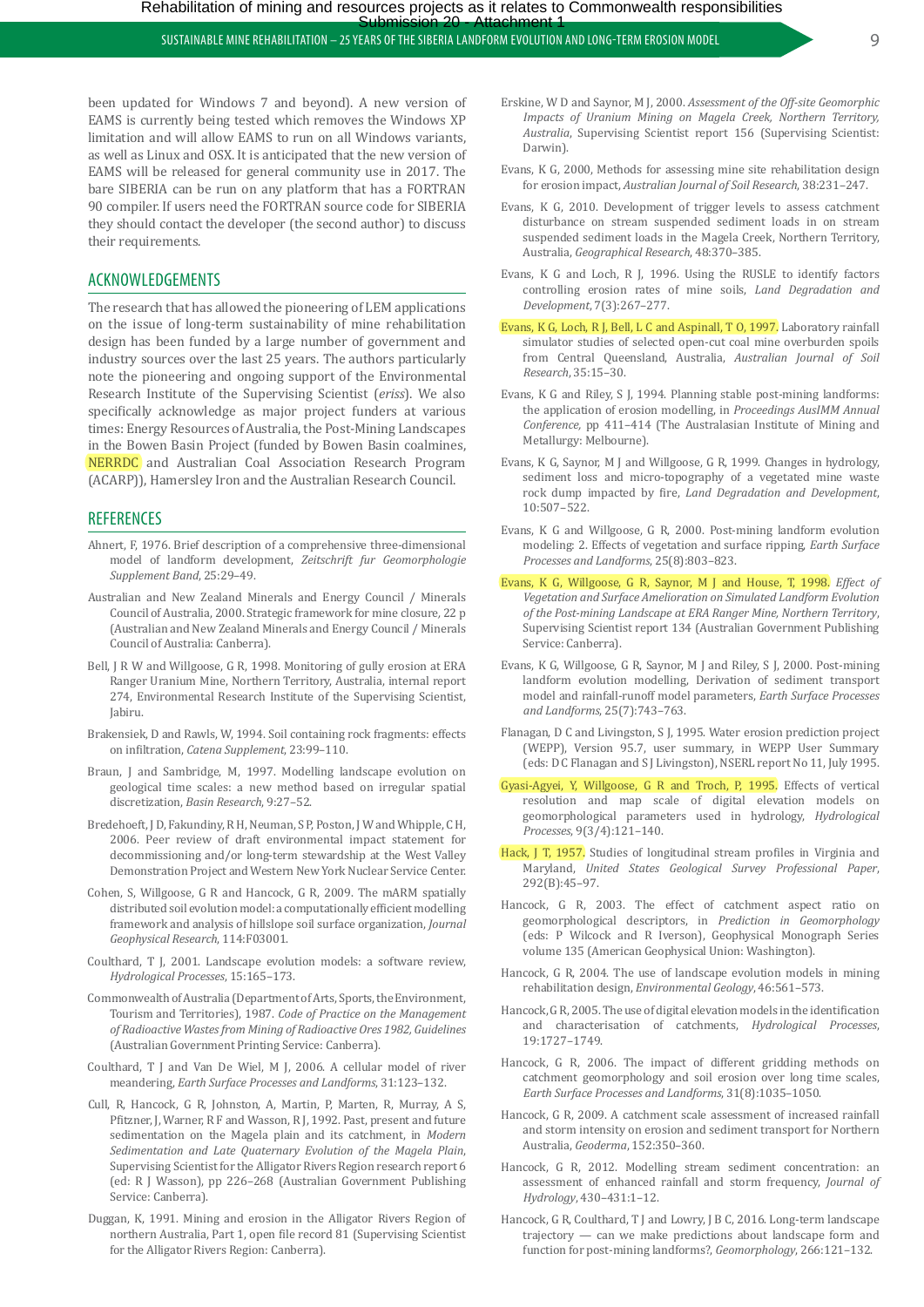10 **FROM START TO FINISH: A LIFE-OF-MINE PERSPECTIVE** SUSTAINABLE MINE REPORTED MINE RETAINE PERSPECTIVE

- Hancock, G R, Coulthard, T J, Martinez, C and Kalma, J D, 2011a. An evaluation of landscape evolution models to simulate decadal and centennial scale soil erosion in grassland catchments, *Journal of Hydrology*, 398:171–183.
- Hancock, G R, Crawter, D, Fityus, S G, Chandler, J and Wells, T, 2007. The measurement and modelling of rill erosion at angle of repose slopes in mine spoil, *Earth Surface Processes and Landforms*, 33(7):1006–1020.
- Hancock, G R and Evans, K G, 2006. Gully position, characteristics and geomorphic thresholds in an undisturbed catchment in Northern Australia, *Hydrological Processes*, 20:2935–2951.
- Hancock, G R and Evans, K G, 2010. Channel and hillslope erosion an assessment for a traditionally managed catchment, *Earth Surface Processes and Landforms*, 13:1468–1479.
- Hancock, G R, Evans, K G, McDonnell, J J and Hopp, L, 2011b. Ecohydrological controls on soil erosion and landscape evolution, *Ecohydrology*, 5(4):478–490.
- Hancock, G R, Grabham, M K, Martin, P, Evans, K G and Bollhöfer, A, 2006a. A methodology for the assessment of rehabilitation success of post mining landscapes – sediment and radionuclide transport at the former Nabarlek uranium mine, Northern Territory, Australia, *Science of the Total Environment*, 354:103–119.
- Hancock, G R, Loch, R J and Willgoose, G R, 2003. The design of post-mining landscapes using geomorphic guidelines, *Earth Surface Processes and Landforms*, 28:1097–1110.
- Hancock, G R, Loughran, R J, Evans, K G and Balog, R M, 2008a. Estimation of soil erosion using field and modelling approaches in an undisturbed Arnhem Land catchment, Northern Territory, Australia, *Geographical Research*, 46(3):333–349.
- Hancock, G R and Lowry, J B C, 2015. Hillslope erosion measurement—a simple approach to a complex process, *Hydrological Processes*, 29(22):4809–4816.
- Hancock, G R, Lowry, J B C and Coulthard, T J, 2015. Predicting uncertainty in sediment transport and landscape evolution – the influence of initial surface conditions, *Computers and Geosciences*, 90(B):117–130.
- Hancock, G R, Lowry, J B C, Coulthard, T J, Evans, K G and Moliere, D R, 2010. A catchment scale evaluation of the SIBERIA and CAESAR landscape evolution models, *Earth Surface Processes and Landforms*, 35:863–875.
- Hancock, G R, Lowry, J B C, Dever, C and Braggins, M, 2015. Does introduced fauna influence soil erosion? A field and modelling assessment, *Science of the Total Environment*, 518–519:189–200.
- Hancock, G R, Lowry, J B C, Moliere, D R and Evans, K G, 2008b. An evaluation of an enhanced soil erosion and landscape evolution model: a case study assessment of the former Nabarlek uranium mine, Northern Territory, Australia, *Earth Surface Processes and Landforms*, 33(13):2045–2063.
- Hancock, G R, Lowry, J B C and Saynor, M J, 2016. Early landscape evolution — a field and modelling assessment for a post-mining landform, *Catena*, 147:699–708.
- Hancock, G R, Martinez, C, Evans, K G and Moliere, D R, 2006b. A comparison of SRTM and high-resolution digital elevation models and their use in catchment geomorphology and hydrology – Australian examples, *Earth Surface Processes and Landforms*, 31:1394–1412.
- Hancock, G R, Nuake, J and Fityus, S G, 2006. Modelling of sediment dynamics in a laboratory scale experimental catchment, *Hydrological Processes*, 20:67–84.
- Hancock, G R and Turley, E, 2005. Evaluation of proposed waste rock dump designs using the SIBERIA erosion model, *Environmental Geology*, 49(5):765–779.
- Hancock, G R and Willgoose, G R, 2001. The use of a landscape simulator in the validation of the SIBERIA landscape evolution model: steady state landforms, *Water Resources Research*, 37(7):1981–1992.
- Hancock, G R and Willgoose, G R, 2002. The use of a landscape simulator in the validation of the SIBERIA landscape evolution model: transient landforms, *Earth Surface Processes and Landforms*, 27(12):1321– 1334.
- Hancock, G R, Willgoose, G R and Evans, K G, 2002. Testing of the SIBERIA landscape evolution model using the Tin Camp Creek, Northern Territory, Australia field catchment, *Earth Surface Processes and Landforms*, 27:125–143.
- Hancock, G R, Willgoose, G R, Evans, K G, Moliere, D R and Saynor, M J, 2000. Medium term erosion simulation of an abandoned mine site using the SIBERIA landscape evolution model, *Australian Journal of Soil Research*, 38:249–263.
- Hancock, G R, Willgoose, G R and Lowry, J B C, 2013. Transient landscapes: gully development and evolution using a landscape evolution model, *Stochastic Environmental Research and Risk Assessment*, 28(1):83–98.
- Hancock, G R, Verdon-Kidd, D and Lowry, J B C, in press. Sediment output from a post-mining catchment – centennial impacts using stochastically generated rainfall, *Journal of Hydrology*.
- Hazelton, P and Murphy, B, 2007. *Interpreting Soil Tests: What Do all the Numbers Mean?* second edition (CSIRO Publishing: Melbourne).
- Hugo, J, 2016. Sediment transport rates in forested headwater catchments of the Telegherry River, New South Wales: the role of disturbance and scale, BSc Honours thesis (unpublished), Earth Sciences Department, The University of Newcastle, Newcastle.
- Ibbitt, R P, Willgoose, G R and Duncan, M J, 1999. Channel network simulation models compared with data from the Ashley River, New Zealand, *Water Resources Research*, 35(12):3875–3890.
- Kirkby, M S, 1971. Hillslope process-response models based on the continuity equation, *Slopes: Form and Process*, serial publication 3, pp 15–30 (Institute of British Geographers).
- Laflen, J M, Elliot, W J, Simanton, J R, Holzhey, C S and Kohl, K D, 1991. WEPP soil erodibility experiments for rangeland and cropland soils, *Journal of Soil and Water Conservation*, 46(1):39–34.
- Martinez, C, Hancock, G R and Kalma, J, 2009. Comparison of fallout radionuclide (caesium-137) and modelling approaches for the assessment of soil erosion rates for an uncultivated site in southeastern Australia, *Geoderma*, 151:128–140.
- Moliere, D R, Evans, K G, Willgoose, G R and Saynor, M J, 2002. Temporal trends in erosion and hydrology for a post-mining landform at Ranger Mine, Northern Territory*,* Supervising Scientist report 165, Supervising Scientist, Darwin.
- Moreno de Las Heras, M, Saco, P M and Willgoose, G R, 2012. A comparison of SRTM V4 and ASTER GDEM for hydrological applications in low relief terrain, *Photogrammetric Engineering and Remote Sensing*, 78(7):757–766.
- Morgan, A R and Willgoose, G R, 1994. *Erosional Stability of Mine Rehabilitation*, ERISS internal report 135 (Supervising Scientist for the Alligator Rivers Region: Canberra).
- Needham, R S, 1988. *Geology of the Alligator Rivers Uranium Field, Northern Territory*, Bulletin 224 (Australian Government Publishing Service: Canberra).
- Nicolau, J M, 2004. Trends in relief design and construction in opencast mining reclamation, *Land Degradation and Development*, 14(2):215– 226.
- NYSERDA, 2010. Decommissioning and/or long-term stewardship at the West Valley demonstration project and western New York nuclear service center, volume 2, US Department of Energy, Washington DC.
- Parker, G and Klingeman, P C, 1982. On why gravel beds streams are paved, *Water Resources Research*, 18(5):1409–1423.
- Peel, M C, McMahon, T A and Finlayson, B L, 2004. Continental differences in the variability of annual runoff – update and reassessment, *Journal of Hydrology*, 295(1–4):185–197.
- Poesen, J W, Torri, D and Bunte, K, 1994. Effects of rock fragments on soil erosion by water at different spatial scales: a review, *Catena*,  $23(1-2):141-166.$
- Rieke-Zapp, D J, Poesen, J and Nearing, M A, 2007. Effects of rock fragments incorporated in the soil matrix on concentrated flow hydraulics and erosion, *Earth Surface Processes and Landforms*, 32:1063–1076.
- Riley, S J and Rich, J F, 1998. Geochemical assessment of an analogue site for an engineered landform at Ranger Uranium Mine, Northern Territory, Australia, *Environmental Geology*, 34:203–213.
- Sharmeen, S and Willgoose, G R, 2007. A one-dimensional model for simulating armouring and erosion on hillslopes. 2. Long-term erosion and armouring predictions for two contrasting mine spoils, *Earth Surface Processes and Landforms*, 32(10):1437–1453.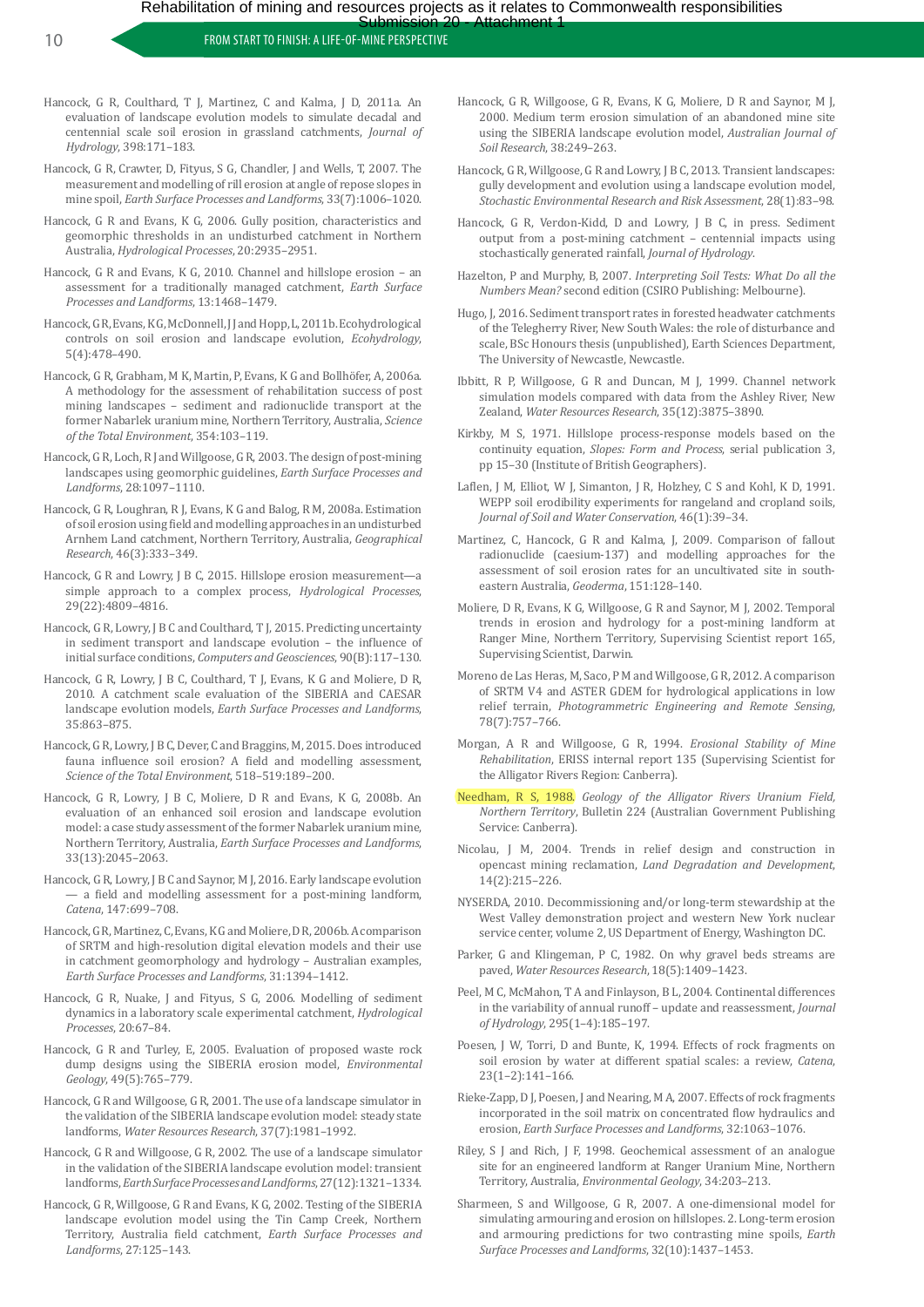- Sheridan, G J, So, H B, Loch, R J, Pocknee, C and Walker, C M, 2000. Use of laboratory scale rill and interrill erodibility measurements for the prediction of hillslope–scale erosion on rehabilitated coal mines soils and overburden, *Australian Journal of Soil Research*, 38(2):285–298.
- Sinclair, K and Bell, R C, 1996. A mechanism for global optimization of river networks from local erosion rules, *Physical Review Letters*, 76:3360–3363.
- So, H B, Sheridan, G J, Loch, R J, Carroll, C, Willgoose, G R, Short, M and Grabski, A, 1998. Post mining landscape parameters for erosion and water quality control, final report on projects 1629 and 4011, Volume 1: Executive summary, Volume 2: Main report, The University of Queensland, Brisbane.
- Solyom, P B and Tucker, G, 2007. The importance of the catchment area– length relationship in governing non-steady state hydrology, optimal junction angles and drainage network pattern, *Geomorphology*, 88:84–108.
- Staben, G W and Evans, K G, 2008. Estimates of tree canopy loss as a result of Cyclone Monica, in the Magela Creek catchment northern Australia, *Austral Ecology*, 33:562–569.
- Story, R, Galloway, R W, McAlpine, J R, Aldrick, J M and Williams, M A J, 1976. *Lands of the Alligator Rivers Area, Northern Territory*, Land Research Series 38 (CSIRO: Canberra).
- Strahler, A N, 1952. Hypsometric (area-altitude) analysis of erosional topography, *Geological Society of America Bulletin*, 63:1117–1142.
- Surkan, A J, 1968. Synthetic hydrographs: effects of network geometry, *Water Resources Research*, 5(1):112–128.
- Tarboton, D G, Bras, R L and Rodriguez-Iturbe, I, 1989a. *The Analysis of River Basins and Channel Networks Using Digital Terrain Data*, TR 326, Department of Civil and Environmental Engineering (Massachusetts Institute of Technology: Boston).
- Tarboton, D G, Bras, R L and Rodriguez-Iturbe, I, 1989b. Scaling and elevation in river networks, *Water Resources Research*, 25(9):2037– 2052.
- Toy, T J and Hadley, R F, 1987. *Geomorphology of Disturbed Lands* (Academic Press: New York).
- Tucker, G and Hancock, G R, 2010. Modelling landscape evolution, *Earth Surface Processes and Landforms*, 35:28–50.
- Tucker, G, Lancaster, S, Gasparini, N and Bras, R L, 2001. The Channel-Hillslope Integrated Landscape Development model (CHILD), in *Landscape Erosion and Evolution Modelling* (ed: R Harmon), pp 349– 388 (Kluwer Academic/Plenum Publishers: New York).
- Unger, C, Evans, K G, Saynor, M J and Willgoose, G R, 1996. Incorporation of landform design and erosion modelling in mine planning at the Ranger Uranium Mine, Jabiru, NT, paper presented to Minerals Council of Australia Environmental Workshop.
- Uren, C, 1992. An investigation of surface geology in the Alligator Rivers region for possible analogues of uranium mine rehabilitation structures, internal report 56, Supervising Scientist for the Alligator Rivers Region, Canberra.
- Welivitiya, W D P, Willgoose, G R, Hancock, G R and Cohen, S, 2016. Exploring the sensitivity on a soil area-slope-grading relationship to changes in process parameters using a pedogenesis model, *Earth Surface Dynamics*, 4:607–625.
- Wilcock, P R and Crowe, J C, 2003. Surface-based transport model for mixed-size sediment, *Journal of Hydraulic Engineering*, 129(2):120–128.
- Willgoose, G R, 1994. A physical explanation for an observed area-slopeelevation relationship for catchments with declining relief, *Water Resources Research*, 30(2):151–159.
- Willgoose, G R, 1998. SIBERIA parameter estimates from Argyle Diamond mine escarpment dump, report provided in confidence to Coffey and Partners.
- Willgoose, G R, 2000. SIBERIA parameter estimates and landform simulations of rehabilitation proposals for the Three Sisters escarpment dumps at Mount Tom Price Mine, report provided in confidence to Hamersley Iron.
- Willgoose, G R, 2005. Mathematical modeling of whole-landscape evolution, *Annual Review of Earth and Planetary Sciences*, 33:443–459.
- Willgoose, G R, 2010. Assessment of the erosional stability of encapsulation caps and covers at the millennial timescale: current capabilities, research issues and operational needs, paper presented to Workshop on Engineered Barrier Performance Related to Low-level Radioactive Waste, Decommissioning, and Uranium Mill Tailings facilities, 3–5 August.
- Willgoose, G R, 2012. User manual for SIBERIA, Version 8.33 [online], 115 p. Available from: <http://www.telluricresearch.com/ siberia\_8.33\_manual.pdf>.
- Willgoose, G R, in press. *Modeling Soilscape and Landscape Evolution* (Cambridge Press: Cambridge).
- Willgoose, G R, Bras, R L and Rodriguez-Iturbe, I, 1991a. A physically based coupled network growth and hillslope evolution model: 1 Theory, *Water Resources Research*, 27(7):1671–1684.
- Willgoose, G R, Bras, R L and Rodriguez-Iturbe, I, 1991b. A physically based coupled network growth and hillslope evolution model: 2 Applications, *Water Resources Research*, 27(7):1685–1696.
- Willgoose, G R, Bras, R L and Rodriguez-Iturbe, I, 1991c. A physical explanation of an observed link area-slope relationship, *Water Resources Research*, 27(7):1697–1702.
- Willgoose, G R, Bras, R L and Rodriguez-Iturbe, I, 1991d. Results from a new model of river basin evolution, *Earth Surface Processes and Landforms*, 16:237–254.
- Willgoose, G R and Gyasi-Agyei, Y, 1995. New technology in hydrology and erosion modeling for mine rehabilitation, paper presented to APCOM XXV Application of Computers and Operations Research in the Mineral Industries.
- Willgoose, G R, Hancock, G R and Kuczera, G, 2003. Variability of catchment statistics, in *Prediction in Geomorphology* (ed: P Wilcock and R Iverson), Geophysical Monograph Series 135 (American Geophysical Union: Washington).
- Willgoose, G R and Loch, R J, 1996. An assessment of the Nabarlek rehabilitation, Tin Camp Creek and other mine sites in the Alligator Rivers Region as test sites for examining long-term erosion processes and the validation of the SIBERIA model, internal report 229, Environmental Research Institute of the Supervising Scientist, Canberra.
- Willgoose, G R and Riley, S J, 1993. Application of a catchment evolution model to the prediction of long-term erosion on the spoil heap at Ranger Uranium Mine, open file report 107, The Office of the Supervising Scientist, Jabiru. Also published with minor revisions as: Willgoose, G R and Riley, S F, 1998. Application of a catchment evolution model to the prediction of long term erosion on the spoil heap at Ranger Uranium Mines: initial analysis, Supervising Scientist report 132 (Australian Government Publishing Service: Canberra).
- Willgoose, G R and Riley, S J, 1998. An assessment of the long-term erosional stability of a proposed mine rehabilitation, *Earth Surface Processes and Landforms*, 23:237–259.
- Willgoose, G R and Sharmeen, S, 2006. A one-dimensional model for simulating armouring and erosion on hillslopes. 1. Model development and event-scale dynamics, *Earth Surface Processes and Landforms*, 31(8):970–991.
- Wilson, C J, Crowell, K J and Lane, L J, 2006. *Surface Erosion Modelling for the Repository Waste Cover at Los Alamos National Laboratory Technical Area 54, Material Disposal Area* G (Los Alamos National Lab: Los Alamos).
- Wischmeier, W H and Smith, D D, 1978. Predicting rainfall erosion losses – a guide to conservation planning, US Department of Agriculture, Agriculture Handbook 537.2.